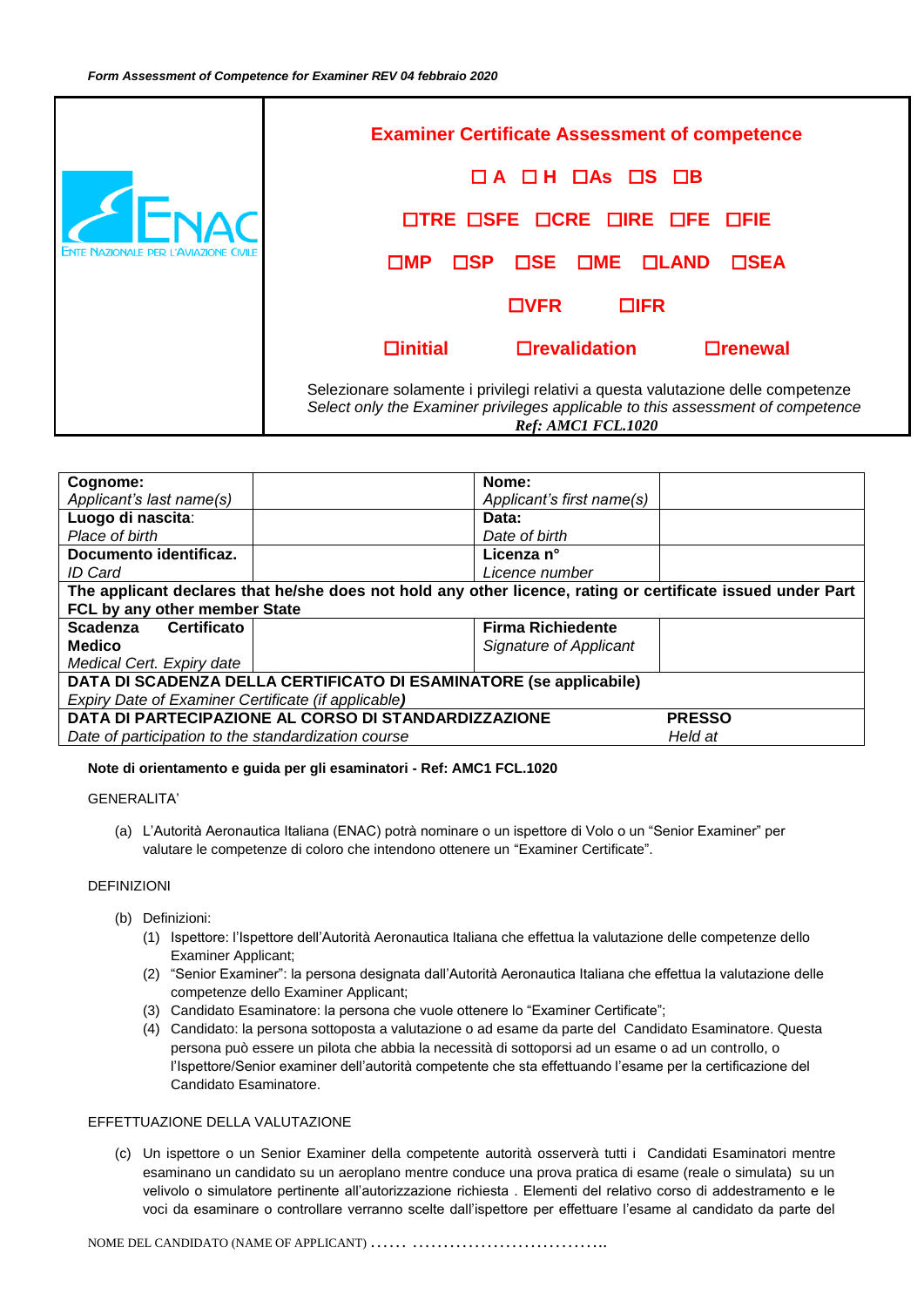Candidato Esaminatore. Dopo aver concordato il contenuto della prova questa sarà condotta interamente dal Candidato Esaminatore. La sessione deve includere le istruzioni pre volo, la condotta del volo, i suggerimenti e i commenti post-volo del candidato . L'Ispettore designato da ENAC discuterà le valutazioni con il Candidato Esaminatore prima che venga svolto il de-briefing e ufficializzato il risultato al candidato.

E' utile ricordare che è bene che i Candidati Esaminatore ricevano un opportuno addestramento prima della prova. L'addestramento verrà valutato dall'Ispettore o dal Senior Examiner che riporterà i propri commenti in calce al presente modulo.

## **Notes and guidelines for Examiners – Ref. AMC1 FCL.1020**

#### GENERAL

(a) The Italian Aviation Authority (ENAC) will nominate either one of its inspectors or a senior examiner to assess the competence of applicants for an examiner certificate.

## DEFINITIONS

- (b) Definitions:
	- (1) "Inspector": an inspector of the Italian Aviation Authority conducting the Examiner Competence Assessment;
	- (2) "Senior Examiner" a person nominated by the Italian Aviation Authority conducting the Examiner Competence Assessment;
	- (3) "Examiner applicant": the person seeking certification as an examiner;
	- (4) "Candidate": the person being tested or checked by the Examiner applicant. This person may be a pilot for whom the test or check would be required, or the inspector/senior examiner of the Italian Aviation Authority who is conducting the examiner certification acceptance test.

## CONDUCT OF THE ASSESSMENT

(c) An inspector of the competent authority or a senior examiner will observe all examiner applicants conducting a test on a candidate in an aircraft for which the examiner certificate is sought. Items from the related training course and test or check schedule will be selected by the inspector for examination of the "candidate" by the examiner applicant. Having agreed with the inspector the content of the test, the examiner applicant will be expected to manage the entire test. This will include briefing, conduct of the flight, assessment and debriefing of the "candidate". The inspector will discuss the assessment with the examiner applicant before the "candidate" is debriefed and informed of the result.

| Sezione 1      |                                                                                                                                                  | <b>Briefing fatto al candidato</b>                                                                                                                                                                                                                                                                        |  | (AMC1 FCL. 1020-d)    |
|----------------|--------------------------------------------------------------------------------------------------------------------------------------------------|-----------------------------------------------------------------------------------------------------------------------------------------------------------------------------------------------------------------------------------------------------------------------------------------------------------|--|-----------------------|
| Section 1      |                                                                                                                                                  | <b>Briefing the candidate</b>                                                                                                                                                                                                                                                                             |  |                       |
|                |                                                                                                                                                  | <b>Satisfactory</b>                                                                                                                                                                                                                                                                                       |  | <b>Unsatisfactory</b> |
| Voce n°        |                                                                                                                                                  | <b>Descrizione</b>                                                                                                                                                                                                                                                                                        |  | Commenti              |
| Item No.       |                                                                                                                                                  | <b>Description</b>                                                                                                                                                                                                                                                                                        |  | Remarks               |
| Nota:<br>Note: |                                                                                                                                                  | Si deve fornire al candidato un adeguato periodo di tempo e fornire l'assistenza necessaria per preparare<br>la prova di volo. Le istruzioni pre volo dovranno includere:<br>The "candidate" should be given time and facilities to prepare for the test flight. The briefing should cover the following: |  |                       |
| 1              |                                                                                                                                                  | Obiettivo del volo<br>The objective of the flight                                                                                                                                                                                                                                                         |  |                       |
| $\overline{2}$ |                                                                                                                                                  | Controllo della licenza, se ritenuto necessario<br>Licensing checks, as necessary                                                                                                                                                                                                                         |  |                       |
| 3              | La libertà per il "candidato" di porre domande<br>Freedom for the "candidate" to ask questions                                                   |                                                                                                                                                                                                                                                                                                           |  |                       |
| 4              | Le procedure operative da applicare (p.e. il<br>manuale operativo)<br>Operating procedures to be followed (for example<br>the operator's manual; |                                                                                                                                                                                                                                                                                                           |  |                       |
| 5              | Considerazioni sulle condizioni<br>meteorologiche<br>Weather assessment                                                                          |                                                                                                                                                                                                                                                                                                           |  |                       |
| 6              | "candidato"<br>del<br>Capacità<br>operative<br>e<br>dell'esaminatore<br>Operating capacity of "candidate" and examiner                           |                                                                                                                                                                                                                                                                                                           |  |                       |
| $\overline{7}$ |                                                                                                                                                  | Obiettivi<br>da<br>identificare<br>da<br>parte<br>del<br>"candidato"<br>Aims to be identified by "candidate"                                                                                                                                                                                              |  |                       |
| 8              |                                                                                                                                                  | Simulazione di condizioni meteorologiche (p.e.<br>formazioni di ghiaccio, base delle nuvole)<br>Simulated weather assumptions (for example: icing<br>and cloud base)                                                                                                                                      |  |                       |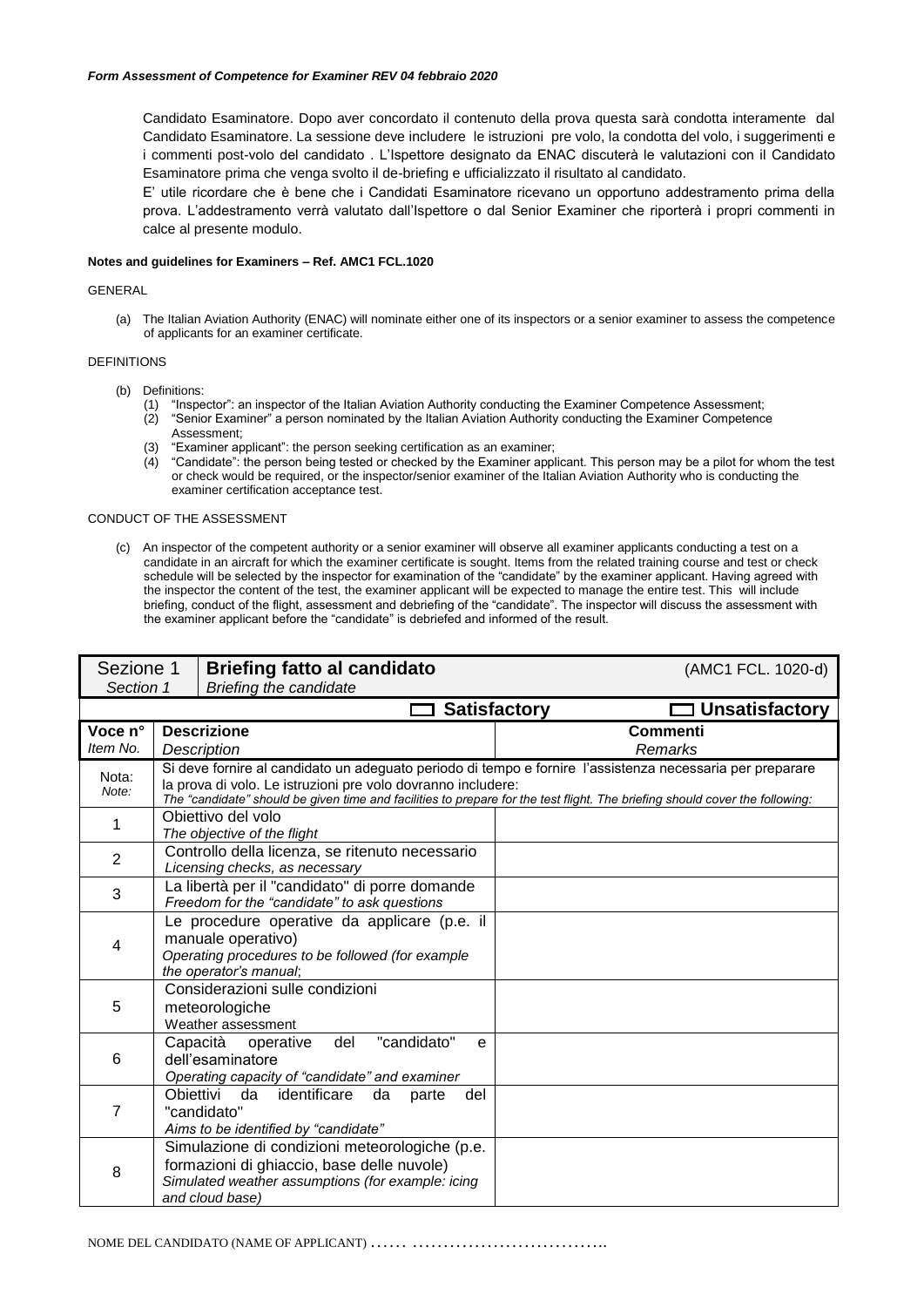| 9  | Uso di schermi che simulano condizioni IMC<br>(se applicabile)<br>Use of screens (if applicable)                                                                                                            |  |
|----|-------------------------------------------------------------------------------------------------------------------------------------------------------------------------------------------------------------|--|
| 10 | Contenuti delle esercitazioni da effettuare<br>Contents of exercise to be performed                                                                                                                         |  |
| 11 | Velocità concordate e parametri di manovra<br>(p.e. Velocità caratteristiche, angolo<br>di<br>inclinazione)<br>Agreed speed and handling parameters (for<br>example: V-speeds, bank angle, approach minima) |  |
| 12 | Uso delle procedure R/T<br>Use of $R/T$                                                                                                                                                                     |  |
| 13 | Identificazione del ruolo del "candidato" e dell'<br>esaminatore (p.e. durante le emergenze)<br>Respective roles of "candidate" and examiner (for<br>example during emergency situations)                   |  |
| 14 | Procedure amministrative (p.e. presentazione<br>del piano di volo)<br>Administrative procedures (for example: submission<br>of flight plan)                                                                 |  |

| Sezione 2<br>Condotta della prova |                                                                                                                                                                                                                                                                                                                                                                                                                                      |                                                                                                                                                                                                                                                                | (AMC1 FCL. 1020-e) |  |  |
|-----------------------------------|--------------------------------------------------------------------------------------------------------------------------------------------------------------------------------------------------------------------------------------------------------------------------------------------------------------------------------------------------------------------------------------------------------------------------------------|----------------------------------------------------------------------------------------------------------------------------------------------------------------------------------------------------------------------------------------------------------------|--------------------|--|--|
| Section 2                         |                                                                                                                                                                                                                                                                                                                                                                                                                                      | Conduct of test                                                                                                                                                                                                                                                |                    |  |  |
|                                   | <b>Unsatisfactory</b><br><b>Satisfactory</b>                                                                                                                                                                                                                                                                                                                                                                                         |                                                                                                                                                                                                                                                                |                    |  |  |
| Voce n°                           |                                                                                                                                                                                                                                                                                                                                                                                                                                      | <b>Descrizione</b>                                                                                                                                                                                                                                             | <b>Commenti</b>    |  |  |
| Item No.                          |                                                                                                                                                                                                                                                                                                                                                                                                                                      | <b>Description</b>                                                                                                                                                                                                                                             | Remarks            |  |  |
| Nota:<br>Note:                    | Il candidato Esaminatore deve dimostrare una buona comunicatività con l'esaminando. E' necessario che i<br>seguenti controlli specifici, quando applicabili, vengano seguiti con attenzione dall' 'Ispettore o dal Senior<br>Examiner The examiner applicant should maintain the necessary level of communication with the "candidate".<br>The following check details should be followed by the examiner applicant (as applicable): |                                                                                                                                                                                                                                                                |                    |  |  |
| 1                                 |                                                                                                                                                                                                                                                                                                                                                                                                                                      | Consapevolezza dell'esaminatore degli scenari<br>in un ambiente con equipaggio plurimo<br>Involvement of examiner in MP operating environment                                                                                                                  |                    |  |  |
| $\overline{2}$                    | La necessità di fornire al "candidato" istruzioni<br>precise<br>The need to give the "candidate" precise instructions                                                                                                                                                                                                                                                                                                                |                                                                                                                                                                                                                                                                |                    |  |  |
| 3                                 | Responsabilità per una sicura condotta del<br>volo<br>Responsibility for the safe conduct of the flight                                                                                                                                                                                                                                                                                                                              |                                                                                                                                                                                                                                                                |                    |  |  |
| 4                                 | Intervento dell'esaminatore, quando<br>necessario<br>Intervention by examiner, when necessary                                                                                                                                                                                                                                                                                                                                        |                                                                                                                                                                                                                                                                |                    |  |  |
| 5                                 |                                                                                                                                                                                                                                                                                                                                                                                                                                      | Uso di schermi che simulano condizioni IMC<br>Use of screens                                                                                                                                                                                                   |                    |  |  |
| 6                                 | Collegamento con l'ATC e necessità di concise<br>e facilmente comprensibili intenzioni<br>Liaison with ATC and the need for concise, easily<br>understood intentions                                                                                                                                                                                                                                                                 |                                                                                                                                                                                                                                                                |                    |  |  |
| $\overline{7}$                    |                                                                                                                                                                                                                                                                                                                                                                                                                                      | Creare gli scenari di manovra in modo che il<br>"candidato" possa applicare la prevista<br>sequenza degli eventi (p.e. a seguito di una<br>riattaccata)<br>Prompting the "candidate" about required sequence of<br>events (for example: following a go-around) |                    |  |  |
| 8                                 | notazioni                                                                                                                                                                                                                                                                                                                                                                                                                            | Ricorrere a brevi, efficaci e non intrusive<br>Keeping brief, factual and unobtrusive notes                                                                                                                                                                    |                    |  |  |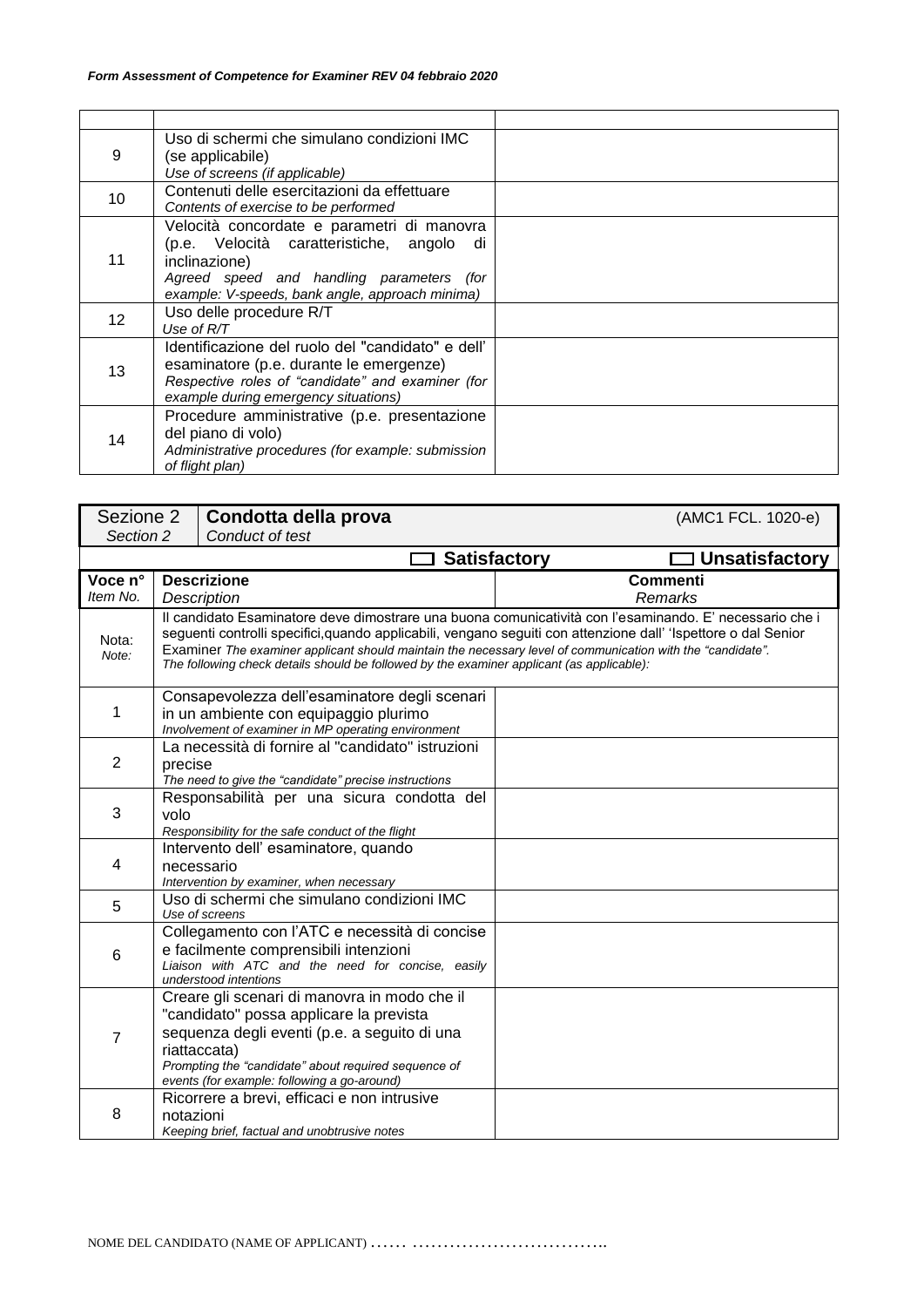| Sezione 3<br>Section 3                                   |                                                                                                                                                                                                                                                                                                                                                       | <b>Valutazione</b><br>Assessment                                                                |                     | (AMC1 FCL. 1020-f)    |
|----------------------------------------------------------|-------------------------------------------------------------------------------------------------------------------------------------------------------------------------------------------------------------------------------------------------------------------------------------------------------------------------------------------------------|-------------------------------------------------------------------------------------------------|---------------------|-----------------------|
|                                                          |                                                                                                                                                                                                                                                                                                                                                       |                                                                                                 | <b>Satisfactory</b> | $\Box$ Unsatisfactory |
| Voce n°<br><b>Descrizione</b><br>Item No.<br>Description |                                                                                                                                                                                                                                                                                                                                                       | Commenti<br>Remarks                                                                             |                     |                       |
| Nota:<br>Note:                                           | Il Candidato Esaminatore deve far riferimento alle tolleranze di volo relative alla prova specifica. Particolare<br>attenzione dovrebbe essere rivolta ai seguenti punti:<br>The examiner applicant should refer to the flight test tolerances given in the relevant skill test.<br>Attention should be paid to the following points (as applicable): |                                                                                                 |                     |                       |
|                                                          | Domande da parte dell'esaminando Questions<br>from the "candidate"                                                                                                                                                                                                                                                                                    |                                                                                                 |                     |                       |
| 2                                                        | Modalità di comunicazione del risultato delle<br>prove e delle parti eventualmente non<br>superate<br>Give results of the test and sections failed                                                                                                                                                                                                    |                                                                                                 |                     |                       |
| 3                                                        |                                                                                                                                                                                                                                                                                                                                                       | Spiegazione dei motivi dell'eventuale non<br>superamento dell'esame<br>Give reasons for failure |                     |                       |

| Sezione 4                        | <b>Debriefing</b>                                                                                                                                                                                                                                                                                                                                                                                                                                                                                                                                                                                                                                                                                                                                    |                                                                                             | (AMC1 FCL. 1020-g)    |                     |
|----------------------------------|------------------------------------------------------------------------------------------------------------------------------------------------------------------------------------------------------------------------------------------------------------------------------------------------------------------------------------------------------------------------------------------------------------------------------------------------------------------------------------------------------------------------------------------------------------------------------------------------------------------------------------------------------------------------------------------------------------------------------------------------------|---------------------------------------------------------------------------------------------|-----------------------|---------------------|
| Section 4<br>$\Box$ Satisfactory |                                                                                                                                                                                                                                                                                                                                                                                                                                                                                                                                                                                                                                                                                                                                                      |                                                                                             | $\Box$ Unsatisfactory |                     |
| Voce n°<br>Item No.              |                                                                                                                                                                                                                                                                                                                                                                                                                                                                                                                                                                                                                                                                                                                                                      | <b>Descrizione</b><br>Description                                                           |                       | Commenti<br>Remarks |
| Nota:<br>Note:                   | Il candidato Esaminatore deve dimostrare all'Ispettore, o al Senior Examiner dopo la prova di esame, la<br>propria capacità di esprimere considerazioni serene, imparziali e fondate su precise circostanze di fatto.<br>Deve dimostrare un giusto equilibrio tra un atteggiamento amichevole e di fermezza. Inoltre egli dovrebbe<br>discutere con l'esaminando i sequenti punti:<br>The examiner applicant should demonstrate to the inspector/senior examiner the ability to conduct a fair, unbiased<br>debriefing with the "candidate" based on identifiable factual items. A balance between friendliness and firmness shall be<br>demonstrated. The following points should be discussed with the "candidate", at the applicant's discretion: |                                                                                             |                       |                     |
|                                  | mistakes                                                                                                                                                                                                                                                                                                                                                                                                                                                                                                                                                                                                                                                                                                                                             | Modi per evitare o correggere gli errori<br>Advise the candidate on how to avoid or correct |                       |                     |
| 2                                |                                                                                                                                                                                                                                                                                                                                                                                                                                                                                                                                                                                                                                                                                                                                                      | Elementi critici emersi durante la prova<br>Mention any other points of criticism noted     |                       |                     |
| 3                                |                                                                                                                                                                                                                                                                                                                                                                                                                                                                                                                                                                                                                                                                                                                                                      | Proporre eventualmente rimedi ritenuti utili<br>Give any advice considered helpful          |                       |                     |

| Registrazioni o Documentazione<br>Sezione 5 |                                                                                  |                                                                                                                                                                                                                                                          | (AMC1 FCL. 1020-h)                                                                                                                                                                                                                   |
|---------------------------------------------|----------------------------------------------------------------------------------|----------------------------------------------------------------------------------------------------------------------------------------------------------------------------------------------------------------------------------------------------------|--------------------------------------------------------------------------------------------------------------------------------------------------------------------------------------------------------------------------------------|
| Section 5                                   |                                                                                  | <b>Recording or Documentation</b>                                                                                                                                                                                                                        |                                                                                                                                                                                                                                      |
|                                             |                                                                                  |                                                                                                                                                                                                                                                          | $\Box$ Unsatisfactory<br><b>Satisfactory</b>                                                                                                                                                                                         |
| Voce n°                                     |                                                                                  | <b>Descrizione</b>                                                                                                                                                                                                                                       | Commenti                                                                                                                                                                                                                             |
| Item No.                                    |                                                                                  | <b>Description</b>                                                                                                                                                                                                                                       | Remarks                                                                                                                                                                                                                              |
| Nota:<br>Note:                              |                                                                                  | correttamente la documentazione applicabile. Questa documentazione può essere:<br>correctly. These records may be:                                                                                                                                       | Il candidato Esaminatore deve dimostrare ad un Ispettore o ad un Senior Examiner la capacità di compilare<br>The examiner applicant should demonstrate to the inspector/senior examiner the ability to complete the relevant records |
|                                             | Il modulo del test o del check applicabile<br>The relevant test or check form    |                                                                                                                                                                                                                                                          |                                                                                                                                                                                                                                      |
| 2                                           | Le annotazioni sulla licenza<br>Licence entry                                    |                                                                                                                                                                                                                                                          |                                                                                                                                                                                                                                      |
| 3                                           | La notifica del modulo di prova "unsatisfactory"<br>Notification of failure form |                                                                                                                                                                                                                                                          |                                                                                                                                                                                                                                      |
| 4                                           |                                                                                  | moduli della società<br>quale<br>la<br>per<br>l'esaminatore ha i<br>privilegi<br>condurre<br>per<br>controlli di professionalità dell'operatore<br>Relevant company forms where the examiner has<br>privileges of conducting operator proficiency checks |                                                                                                                                                                                                                                      |

NOME DEL CANDIDATO (NAME OF APPLICANT)  $\ldots\ldots\ldots\ldots\ldots\ldots\ldots\ldots\ldots\ldots\ldots\ldots\ldots$